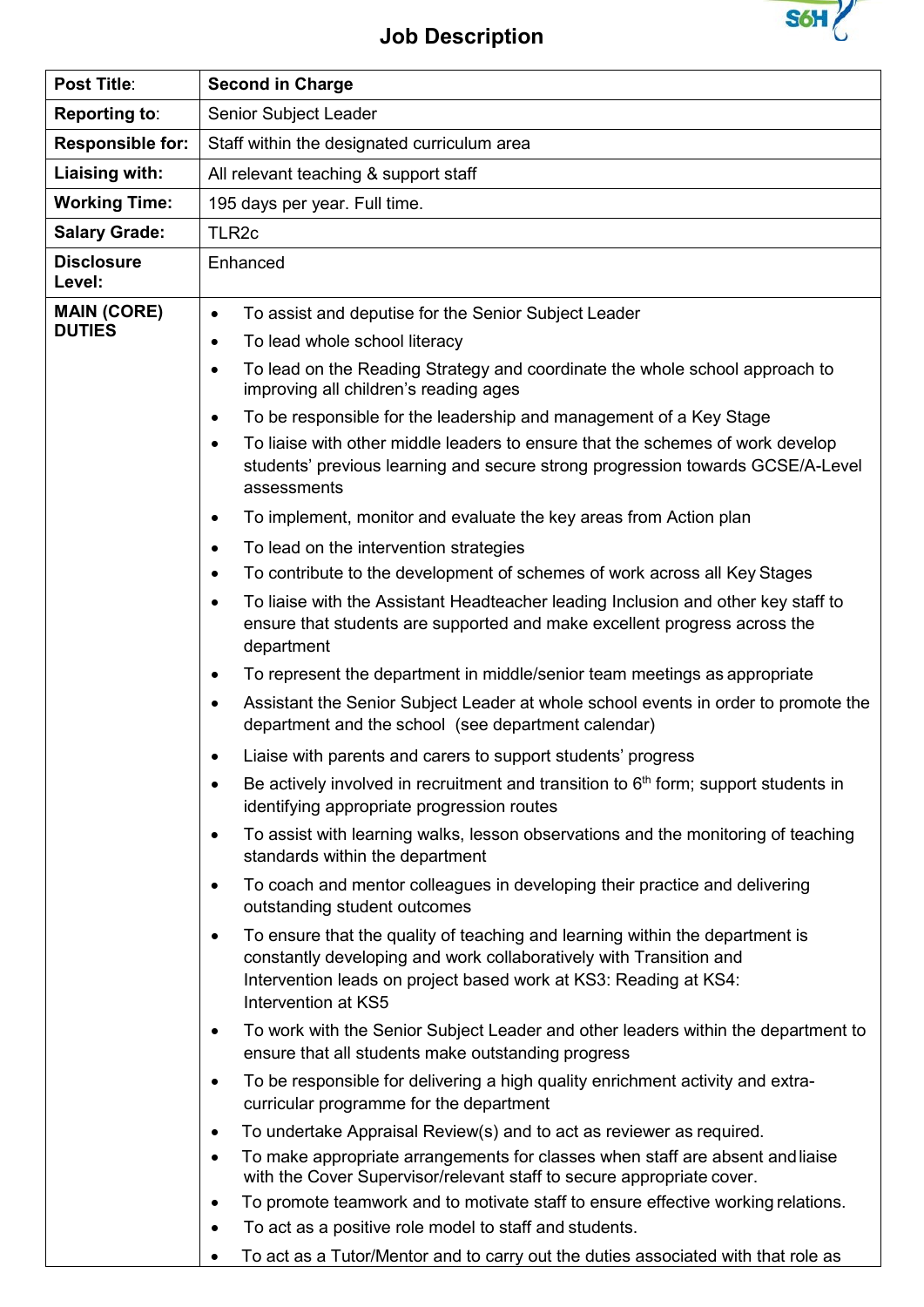|                                     | outlined in the generic job description                                                                                                                                                                                 |  |
|-------------------------------------|-------------------------------------------------------------------------------------------------------------------------------------------------------------------------------------------------------------------------|--|
|                                     | To support the Senior Subject Leader in ensuring the Behaviour Management<br>system is implemented in the subject so that effective learning can take place.                                                            |  |
|                                     | To support the Senior Subject Leader in ensuring that the learning needs of all<br>students are being addressed.                                                                                                        |  |
| Teaching:                           | To undertake an appropriate programme of teaching in accordance with the duties<br>٠<br>and standards set out for a teacher.                                                                                            |  |
|                                     | To be an outstanding teacher and role model to other members of the department<br>٠                                                                                                                                     |  |
| <b>Additional</b><br><b>Duties:</b> | To play a full part in the life of the Seaford Head School community, to support its<br>$\bullet$<br>distinctive mission and ethos and to encourage staff and students to follow this<br>example and ensure they do so. |  |
|                                     | To support the Senior Subject Leader in ensuring that students' work is displayed<br>$\bullet$<br>both for special occasions and as a matter of regular recognition of good work.                                       |  |
|                                     | To support the Senior Subject Leader for in promoting the subject's image                                                                                                                                               |  |

## **Other Specific Duties**:

To actively promote Seaford Head School's corporate policies.

To engage actively in the appraisal process.

To continue one's own personal development as agreed.

To undertake any other duty as specified by STPCB not mentioned above.

Employees will be expected to comply with any reasonable request from a manager to undertake work of a similar level that is not specified in this job description.

Employees are expected to be courteous to colleagues and provide a welcoming environment to visitors and telephone callers.

Employees are expected to adhere to the Seaford Head School dress code presenting a professional image to students, parents, governors and the wider community.

Seaford Head School will endeavour to make any necessary reasonable adjustments to the job and the working environment to enable access to employment opportunities for disabled job applicants or continued employment for any employee who develops a disabling condition.

Whilst every effort has been made to explain the main duties and responsibilities of the post, each individual task undertaken may not be identified.

This job description is current at the date shown, but, in consultation with you, may be changed by the Headteacher to reflect or anticipate changes in the job commensurate with the grade and job title.

Signed:……………………………………………………………………. Date: …………………………